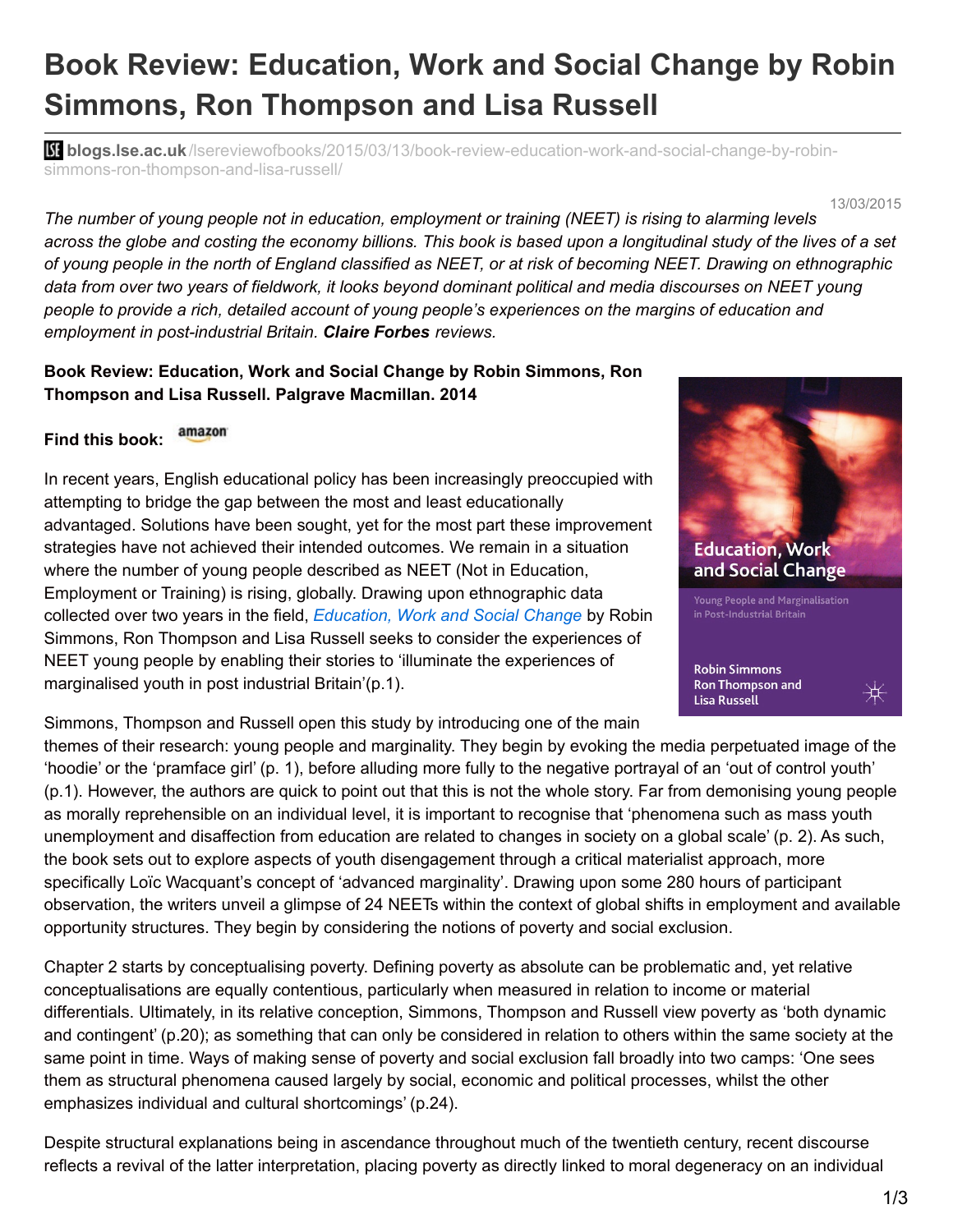level, highlighted by Iain Duncan-Smith (2010): 'For someone from a family or peer group where no one has ever held work, the pressure to conform is enormous, underscored by the notion that taking a job is a mug's game' (p.25). Although such deficit views do appear to have rippled through public opinion, the authors' findings suggest that the participants within their study did ascribe to traditional aspirations of getting a job and starting a family.

Furthermore, the commonly held belief that unemployment is automatically repeated in subsequent generations was similarly unfounded. There was little evidence to suggest that NEETs are in a state of permanent joblessness. Indeed, paid employment did feature within their lives, although it was often intermittent and precarious, leading to varied and changing levels of poverty and living situations. With this in mind, the authors preferred to view their participants as 'marginal' rather than excluded and within their research, they were interested in exploring 'their circulation between liminal positions' (p.35), leading to varying degrees of social isolation, rather than the more 'fixed' idea of social exclusion.

Simmons, Thompson and Russell focus upon two overarching themes that emerged from their case studies, namely the young NEETs' participation in education and training courses, as well as their socio-economic background including family poverty, living environment and early experiences of school. Chapter 5 examines the nature of the UK labour market, before reviewing educational provision for those who have disengaged with formal academic education, in particular pre-vocational 'employability' training. Chapter 6 presents the reader with the story of a young man who participated in such training. Danny left education at Year 9 and has since drifted in and out of various vocational courses. His tale of disengagement is marked by 'a labour market with few opportunities for young people, especially those with low qualifications, and training provision offering little in terms of advancement, either in terms of entry to employment or higher level study' (p.122). He appears trapped in a cycle of enrolling upon and repeating a series of low-level vocational programmes, namely in ICT and Business. However, these beginners' level courses do not enable Danny to progress on to more advanced levels or into employment. If we agree with Simmons, Thompson and Rimmer that '…individual choices are shaped, at least to some extent, by opportunity structures' (p.127), there can be little doubt that Danny's choices are limited by the lack of meaningful opportunities available to him. Indeed, this marginalisation is further compounded by his descent into youth offending and drug use, which eventually results in Danny leaving his family home and becoming increasingly socially excluded. As such, Danny's story serves to highlight the inappropriateness of some pre-vocational training, which results in the further marginalisation of the already marginalised .

*Education, Work and Social Change* is an enlightening read and would appeal to anyone interested in social policy, education and youth employment. Weaving the voices of six young NEETs into the narrative offers a useful and thought provoking illustration of some of the pressures and realities faced by these vulnerable young people in a society that does not facilitate meaningful opportunity structures for them. The book concludes by highlighting some of the implications that this research could have on both policy and practice. Perhaps the most intriguing and important section of the book, I did feel that this final chapter was too brief and I longed for the writers to engage more deeply in discussions regarding re-engagement.

The book's closing lines demand action, both from the current political regime whose policies have no doubt intensified the issues highlighted within this book, but also from us, the electorate, who will be able to vote upon such issues later this year: 'Marginalization can, we argue, only be exacerbated by cutting back advice and guidance services, reducing financial support available to young people pursuing education and training, and the introduction of ever more draconian welfare initiatives. There is an urgent need for political intervention to address the structural forces which lie at the root of marginalization' (p.230).

**Claire Forbes** is a doctoral student in the Manchester Institute of Education at the University of Manchester. Her research centres around using Assets Based Community Development strategies to further understandings of schools as community agencies. Other research interests include ethnography, reflexivity and student voice. Claire